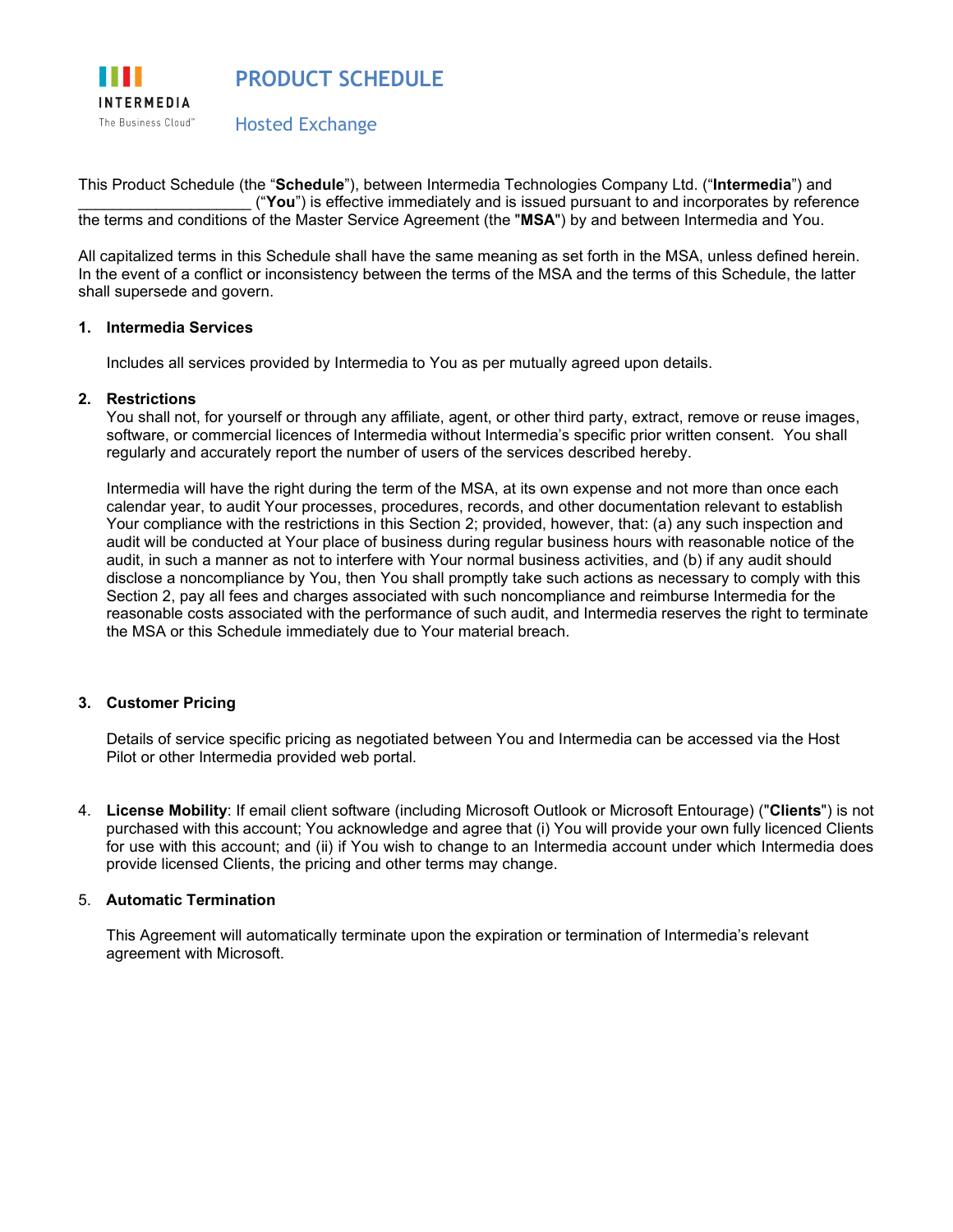### **APPENDIX A. MICROSOFT SOFTWARE USE – TERMS AND CONDITIONS**

This document (hereinafter, "Appendix A") concerns Your use of Microsoft software, which includes computer software provided to You by Intermedia as described below, and may include associated media, printed materials, and "online" or electronic documentation (individually or collectively "Licensed Products"). Intermedia does not own the Licensed Products and the use thereof is subject to certain rights and limitations of which Intermedia needs to inform You. Your right to use the Licensed Products is subject to Your agreement with Intermedia, and to Your understanding of, compliance with and consent to the following terms and conditions, which Intermedia does not have authority to vary, alter or amend.

## 1. **DEFINITIONS.**

For purposes of this Appendix, the following definitions will apply:

"**Client Software**" means software that allows a Device to access or utilize the services or functionality provided by the Server Software.

**"Device"** means each of a computer, workstation, terminal, handheld PC, pager, telephone, personal digital assistant, "smart phone", or other electronic device.

**"Server Software**" means software that provides services or functionality on a computer acting as a server.

**"Redistribution Software"** means software described in Paragraph 6 ("Use of Redistribution Software") below.

- 2. **OWNERSHIP OF LICENSED PRODUCTS.** The Licensed Products are licensed to Intermedia from an affiliate of the Microsoft Corporation ("Microsoft"). All title and intellectual property rights in and to the Licensed Products (and the constituent elements thereof, including but not limited to any images, photographs, animations, video, audio, music, text, and "applets" incorporated into the Licensed Products) are owned by Microsoft or its suppliers. The Licensed Products are protected by copyright laws and international copyright treaties, as well as other intellectual property laws and treaties. Your possession, access, or use of the Licensed Products does not transfer any ownership of Licensed Products or any intellectual property rights to You.
- 3. **COPYRIGHT, TRADEMARK AND PATENT NOTICES.**  You must not remove, modify or obscure any copyright, trademark or other proprietary rights notices that are contained in or on the Licensed Products. You must include Microsoft's copyright notice on any labels or documentation (including online documentation) for Intermedia's products that include the Licensed Products. You have no right under this Agreement to use any Microsoft logos in any manner whatsoever. Whenever a Licensed Product is first referenced in any written or visual communication, You must use the appropriate trademark, Licensed Product descriptor and trademark symbol (either ™ or ®), and clearly indicate Microsoft's (or Microsoft's suppliers') ownership of such marks. For information on Microsoft trademarks, including a listing of current trademarks, see <http://www.microsoft.com/trademarks>. You must not undertake any action that will interfere with or diminish

Microsoft's (or Microsoft's suppliers') right, title and/or interest in the trademark(s) or trade name(s). At Microsoft's or Intermedia's request, You must provide Microsoft with samples of all of Your written or visual materials that use a Licensed Product name.

- 4. **ANTI-PIRACY.** You must not engage in the manufacture, use, distribution or transfer of counterfeit, pirated or illegal software. You may not distribute or transfer Licensed Products to any party that You know is engaged in these activities. You must report to Microsoft any suspected counterfeiting, piracy or other intellectual property infringement in computer programmes, manuals, marketing materials or other materials owned by Microsoft, its Affiliates and/or its licensors as soon as You become aware of it. You will cooperate with Microsoft in the investigation of any party suspected of these activities.
- 5. **USE OF CLIENT SOFTWARE.** You may use the Client Software installed on Your Devices by Intermedia only in accordance with the instructions, and only in connection with the services, provided to You by Intermedia. The terms of this Appendix A permanently and irrevocably supersede the terms of any Microsoft End User Licence Agreement that may be presented in electronic form during Your use of the Client Software.
- 6. **USE OF REDISTRIBUTION SOFTWARE.** In connection with the services provided to You by Intermedia, You may have access to certain "sample," "redistributable" and/or software development ("SDK") software code and tools (individually and collectively "Redistribution Software"). **YOU MAY NOT USE, MODIFY, COPY, AND/OR DISTRIBUTE ANY REDISTRIBUTION SOFTWARE UNLESS YOU EXPRESSLY AGREE TO AND COMPLY WITH CERTAIN ADDITIONAL TERMS CONTAINED IN THE SERVICES PROVIDER USE RIGHTS ("SPUR") APPLICABLE TO INTERMEDIA, WHICH TERMS MUST BE PROVIDED TO YOU BY INTERMEDIA.** Microsoft does not permit You to use any Redistribution Software unless You expressly agree to and comply with such additional terms, as provided to You by Intermedia.
- 7. **COPIES.** You may not make any copies of the Licensed Products; provided, however, that You may (a) make one (1) copy of Client Software on Your Device as expressly authorised by Intermedia; and (b) You may make copies of certain Redistribution Software in accordance with Paragraph 6 (Use of Redistribution Software). You must erase or destroy all such Client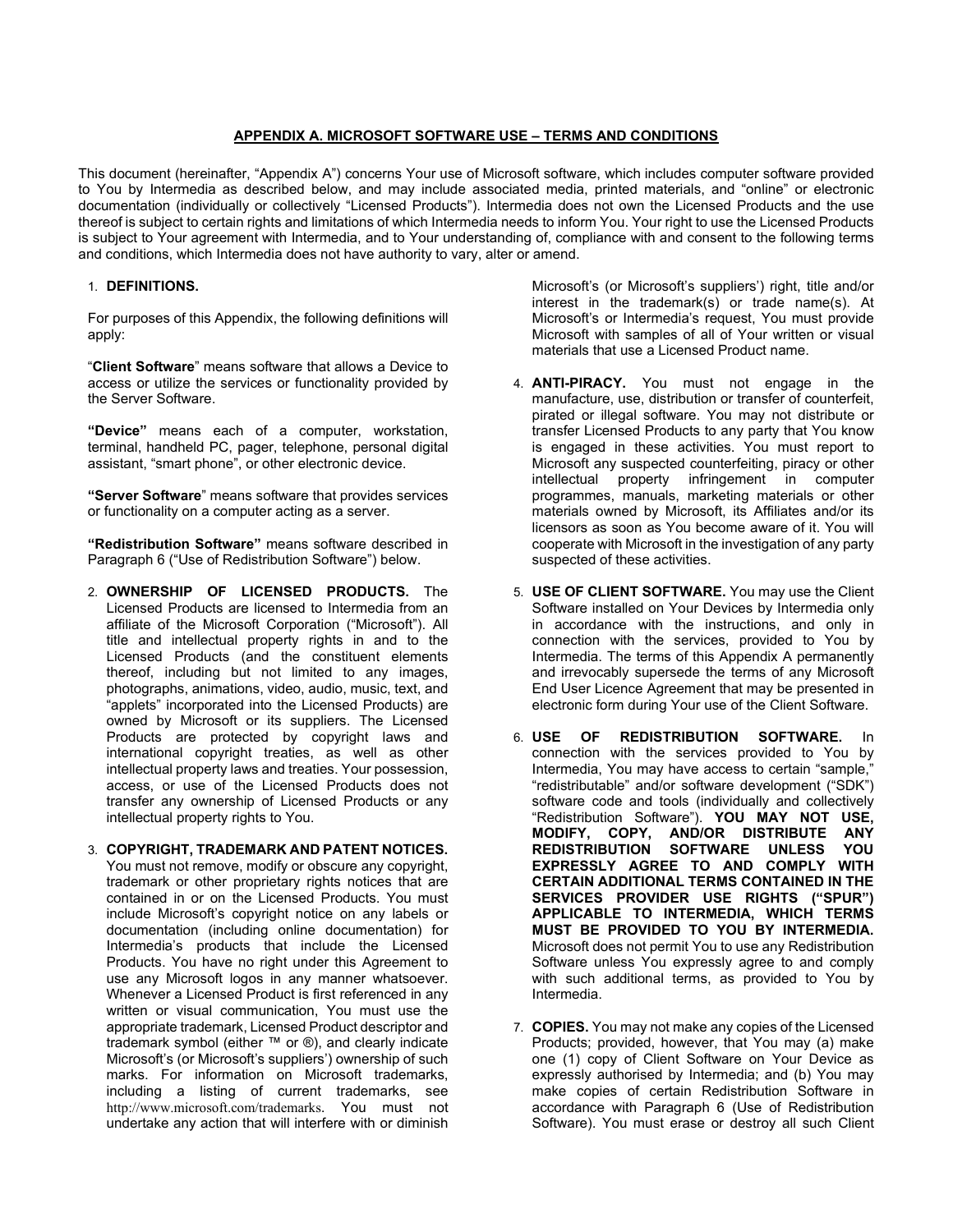Software and/or Redistribution Software upon termination or cancellation of Your agreement with Intermedia, upon notice from Intermedia or upon transfer of Your Device to another person or entity, whichever first occurs. You may not copy any printed materials accompanying the Licensed Products.

- 8. **LIMITATIONS ON REVERSE ENGINEERING, DECOMPILATION AND DISASSEMBLY.** You may not reverse engineer, decompile, or disassemble the Licensed Products, except and only to the extent that applicable law, notwithstanding this limitation expressly permits such activity.
- 9. **NO RENTAL.** You may not rent, lease, lend, pledge, or directly or indirectly transfer or distribute Licensed Products to any third party, and You may not permit any third party to have access to and/or use the functionality of the Licensed Products.
- 10. **TERMINATION.** Without prejudice to any other rights, Intermedia may terminate Your rights to use the Licensed Products if You fail to comply with these terms and conditions. In the event of termination or cancellation, You must stop using and/or accessing the Licensed Products, and destroy all copies of the Licensed Products and all of their component parts.
- 11. **NO WARRANTIES, LIABILITIES OR REMEDIES BY MICROSOFT.** ANY WARRANTIES, LIABILITY FOR DAMAGES AND REMEDIES, IF ANY, ARE PROVIDED SOLELY BY INTERMEDIA AND NOT BY MICROSOFT OR ITS AFFILIATES OR SUBSIDIARIES.
- 12. **PRODUCT SUPPORT.** Any product support for the Licensed Products is provided to You by Intermedia and is not provided by Microsoft or its affiliates or subsidiaries.
- 13. **NOT FAULT TOLERANT.** THE LICENSED PRODUCTS MAY CONTAIN TECHNOLOGY THAT IS NOT FAULT TOLERANT AND IS NOT DESIGNED, MANUFACTURED, OR INTENDED FOR USE IN ENVIRONMENTS OR APPLICATIONS IN WHICH THE FAILURE OF THE Licensed Products COULD LEAD TO DEATH, PERSONAL INJURY, OR SEVERE PHYSICAL, PROPERTY OR ENVIRONMENTAL DAMAGE.
- 14. **EXPORT RESTRICTIONS.** The Licensed Products are of U.S. origin for purposes of U.S. export control laws. You agree to comply with all applicable international and national laws that apply to the Licensed Products, including U.S. Export Administration Regulations, as well as end-user, end-use and destination restrictions issue by U.S. and other governments. For additional information, see [http://www.microsoft.com/exporting/.](http://www.microsoft.com/exporting/)
- 15. **DISCLOSURE OF INFORMATION.** You hereby consent to Intermedia providing information regarding Your Account to Microsoft to the extent it is required to do so under the terms of its license agreement with Microsoft.
- 16. **LIABILITY FOR BREACH.** In addition to any liability You may have to Intermedia, You agree that You will also be legally responsible directly to Microsoft for any breach of these terms and conditions.
- 17. **OWA ACCESS RESTRICTIONS.** You acknowledge and agree that if You have an Outlook Web Access-only (OWA-only) Account (Basic SAL licence), You are restricted from and will not use shared folders, shared calendars, shared contacts, shared tasks and public folders with respect to such access.